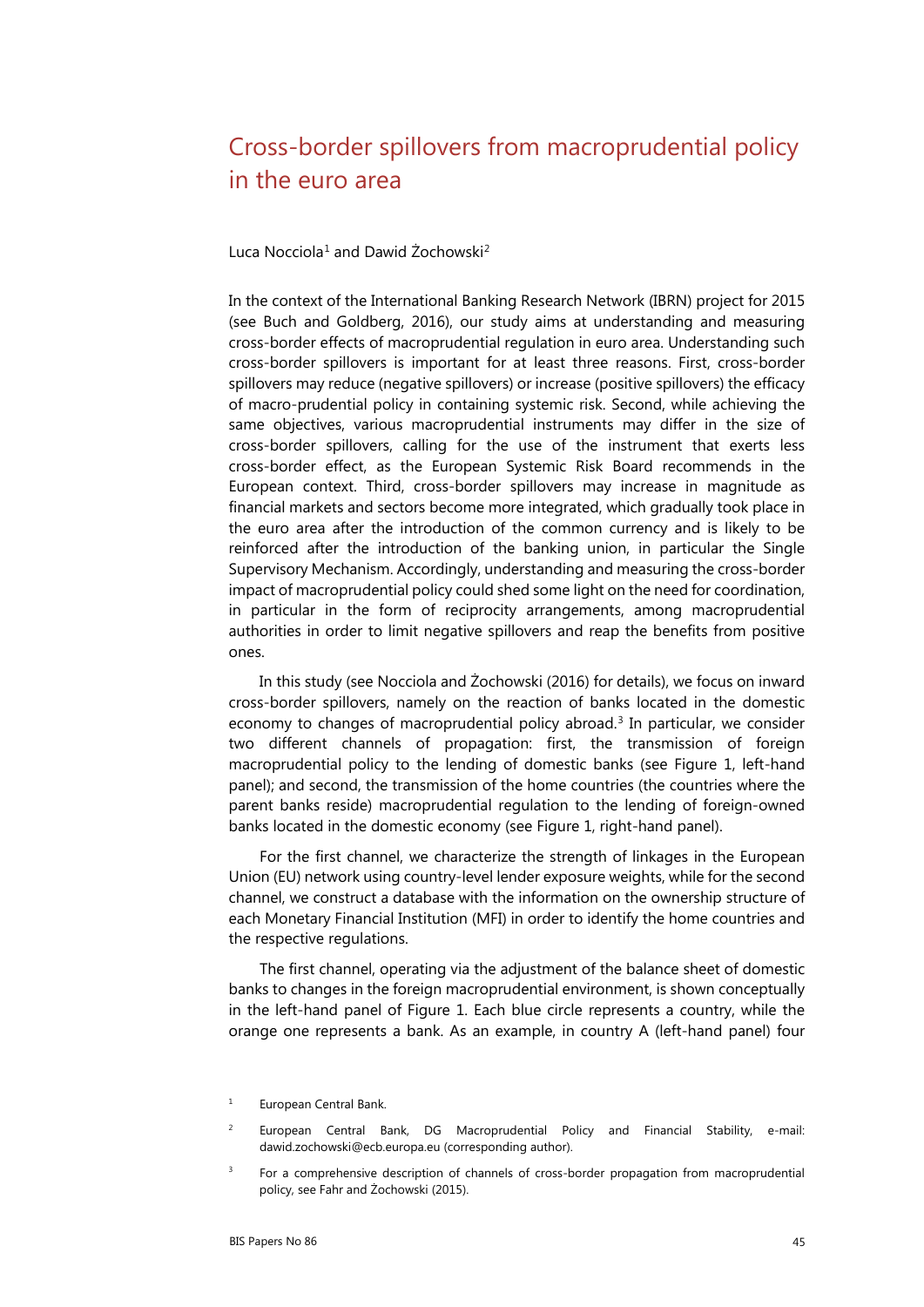

Channels of propagation of inward cross-border spillovers from macroprudential policy example of the state of the state of the state of the state of the state of the state of the state of the state of the state of the state of the state of the state of the state of the state of the st

Note: The left-hand panel depicts a stylised inward spillover from exposure-weighted foreign regulation through domestic banks. Each blue circle represents a country, while each orange circle a bank. *d* and *f* stand for domestic and foreign, respectively.  $w_{ij}$  is the crossborder lender-exposure weight of country *i* lending to country *j*. Arrows represent the impact of changes in macroprudential policy abroad on country A. The right-hand panel shows a stylised inward spillover from home-country regulation through foreign-owned banks. *b* and *s* inside the set of foreign affiliates *f* stand for branches and subsidiaries, respectively. *p* stands for the ultimate parents of *f*. Arrows represent the impact of changes in macroprudential policy in the home countries on lending activity of *b* located in country A.

banks operate, three domestic (d) and one foreign (f), which in turn could be either a branch or a subsidiary. In this example, we consider as an inward spillover the effect that foreign regulation activated in country B, C, D, E and F has (arrows) on loan growth by the three domestic banks in country A. The impact of the respective regulations on domestic banks operating in A is weighted by country A's cross‐border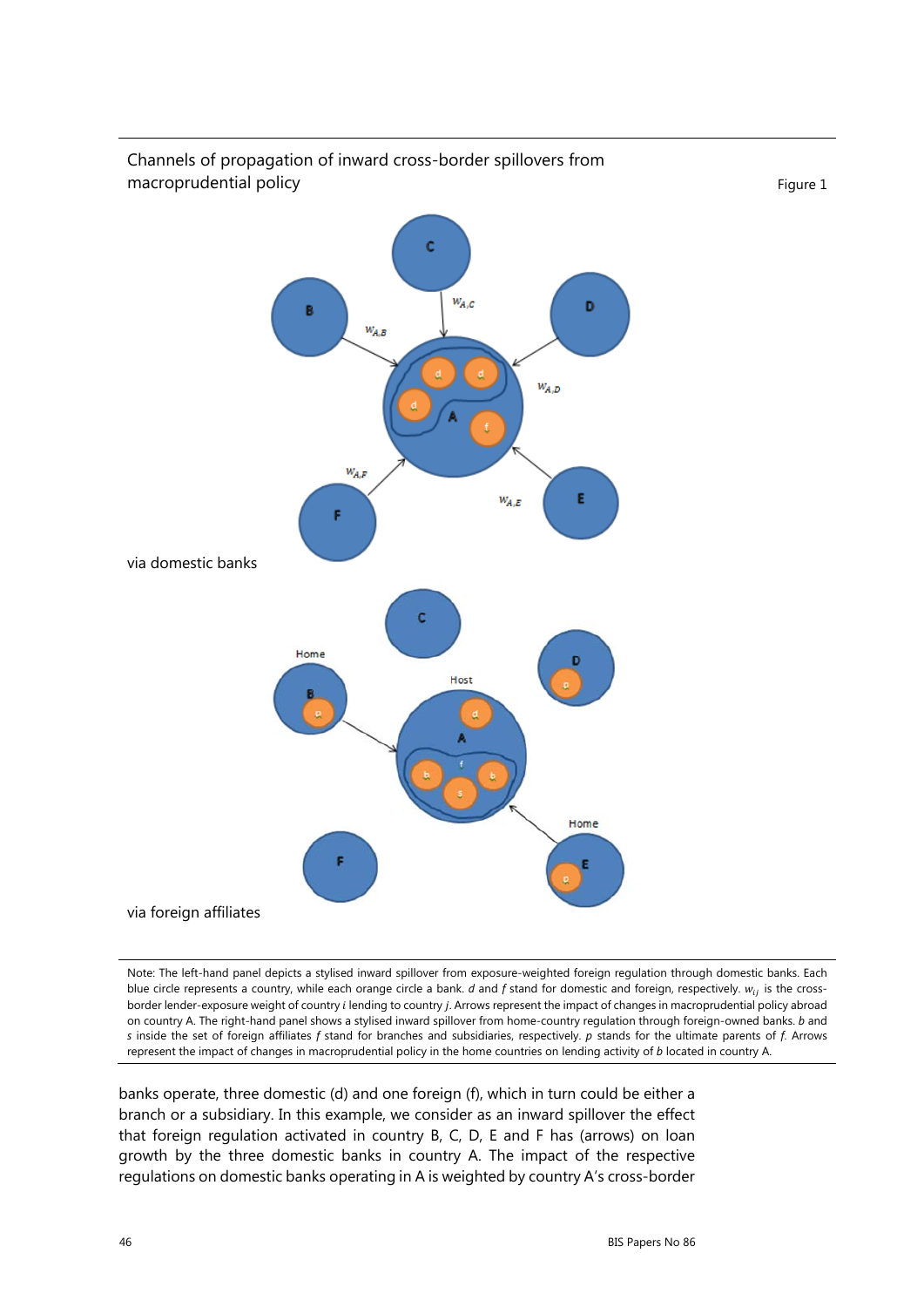loan exposures to other countries. This weighing concept is extended to other countries. In effect we build a two-layer network of banks and countries.

The second potential channel of propagation through which regulation may have cross-border impact is an inward transmission through foreign affiliates. This channel is shown conceptually in the right-hand panel of Figure 1. In country A (right-hand panel) there are four banks: one domestic (d) and three foreign (f), of which one is a subsidiary (s) and the remaining two are branches (b). The domestic bank and foreign subsidiary are considered as subject to the regulation of the host country A, while the foreign branches (b) would be, according to the legal status of a branch in the European context, subject to the regulation of the countries (B and E) where the respective parent banks (p) reside. The inward externality via the second channel arises when the macroprudential regulations applied in countries B and E influence the lending of foreign branches (b) in country A. As indicated in the right panel, the overall effect of regulation on the subset of foreign affiliates placed in country A now depends on both the host (A) and the home countries' (the countries of the parent banks, B and E) regulations.

To assess these two channels, we employ a panel dataset composed of individual MFIs covering 248 banks from 16 EA countries over the period from 2007Q3 to 2014Q4 along with information from the IBRN database on macroprudential policy changes in home and host countries, involving most of EU countries plus some additional countries in which the parent banks of some foreign affiliates reside. Using the panel of euro area banks, we estimate panel regressions and find evidence for inward cross-border spillovers from capital regulation (*capital requirements* and *sector‐specific capital buffers*), liquidity measures (*reserve requirements*) and borrower‐based measures (*loan‐to‐value limit*s), along the two channels of transmission.

Concerning the first domestic channel, we find that following the exposure‐ weighted tightening of *capital buffers* in the EU countries, euro area domestic banks reduce lending on average by 5.8%. In contrast, when *loan-to-value limits* or *reserve requirements* are tighten, EU banks tend to, on average, increase their lending, by 7.2% and 5.5%, respectively. This evidence may suggest that domestic banks react to tightened foreign macroprudential policy by reducing lending possibly in reaction to an increase in lending by foreign banks residing in the domestic economy associated with a transfer of resources from domestic banks placed in the foreign economies where the regulation has become harsher or by rebalancing their cross-border portfolios in response to the tighter environment abroad on their foreign affiliates (balance sheet adjustments). This is because capital tightening abroad affects also the capital requirements of the bank on the consolidated level. Instead, when macroprudential instruments that operate locally are used, they seem to encourage banks to increase lending in other jurisdictions, possibly by rebalancing their lending portfolio in view of the changes in the relative price of lending among them. When considering a more comprehensive specification with interaction terms the *sectorspecific capital buffers* also tend to lead to an increase in lending, similarly as in the case of other instruments that operate locally. In addition, we also find that banks in countries in the expansionary phase of the financial cycle increase lending to a larger extent when *sector-specific capital requirements* in other EU countries are tighter on average.

Turning to the second channel, which operates via the lending behavior of foreign affiliates, we also find that the tightening of *sector-specific capital buffers* leads